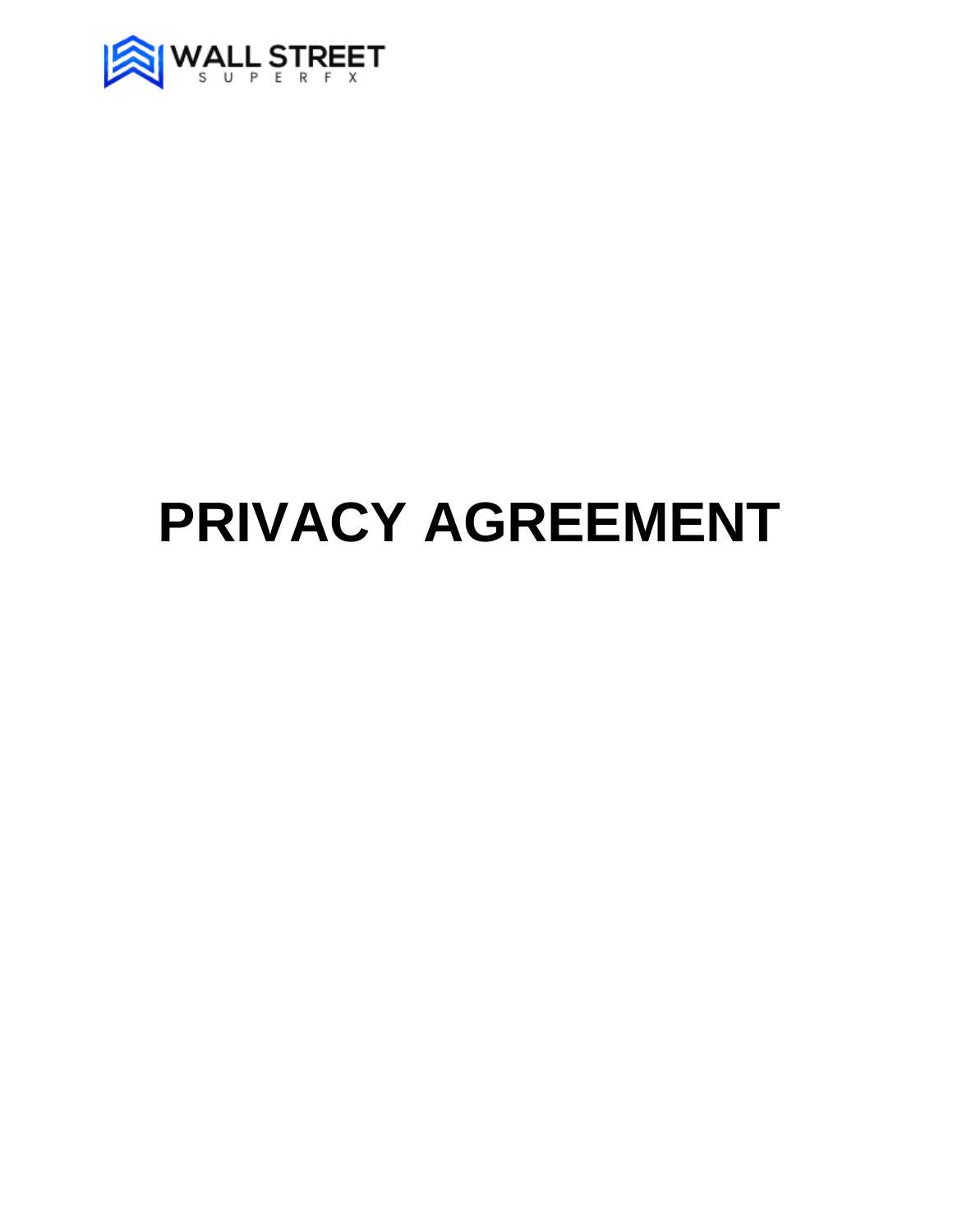

Protecting your privacy and personal and financial data is one of our top priorities at WALL STREET SUPERFX. This Agreement contains the rules and purposes for processing WALL STREET SUPERFX clients' personal data as well as the measures we employ to protect this data from unauthorized access by third parties.

## **1. Collecting personal data**

1.1By registering a Personal Area, you agree to have your personal data processed and specifically consent to the collection, systemization, aggregation, storage, revision (updating, changing), usage, anonymization, blocking, deletion, and distribution (transfer) of said personal data to third parties in accordance with the conditions set forth in this Privacy Agreement.

1.2We ask you for the data necessary for registering a Personal Area, providing functional service, and using this data if a dispute arises between you and WALL STREET SUPERFX. Providing this data is required for client identification and thus allows you to perform various operations in your Personal Area and trading accounts.

1.3We may also collect data to improve our understanding of your needs and preferences by communicating through Live Chat, conducting brief surveys in your Personal Area on our official website, and communicating with you over the phone. You provide this data to us voluntarily.

1.4We use the data that you directly provide when communicating.

## **2. Use of personal data**

2.1We use your personal data to provide secure high-quality service.

2.2The personal data you provide us with is used to verify contact information and identity. We also use personal data to register Personal Areas, open and configure trading accounts, and issue activation codes and passwords. By providing contact information, you help us improve our services and promptly communicate the availability of additional services, features, and promotions we may be offering.

## **3. Providing personal data to third parties**

3.1We do not provide your personal data to third parties except in the cases set forth by this Privacy Agreement.

3.2 We reserve the right to provide personal data to third parties if required by law or if we receive formal requests from law enforcement and other government agencies.

3.3We may also provide your personal data to tax authorities or organizations that require the data to be provided in order to comply with laws against money laundering and financing terrorism, or when necessary to protect our rights or property. We may pass your personal data on to third party authentication service providers when you use our system to perform identity checks and documents verification - we do this in order to comply with our legal obligations.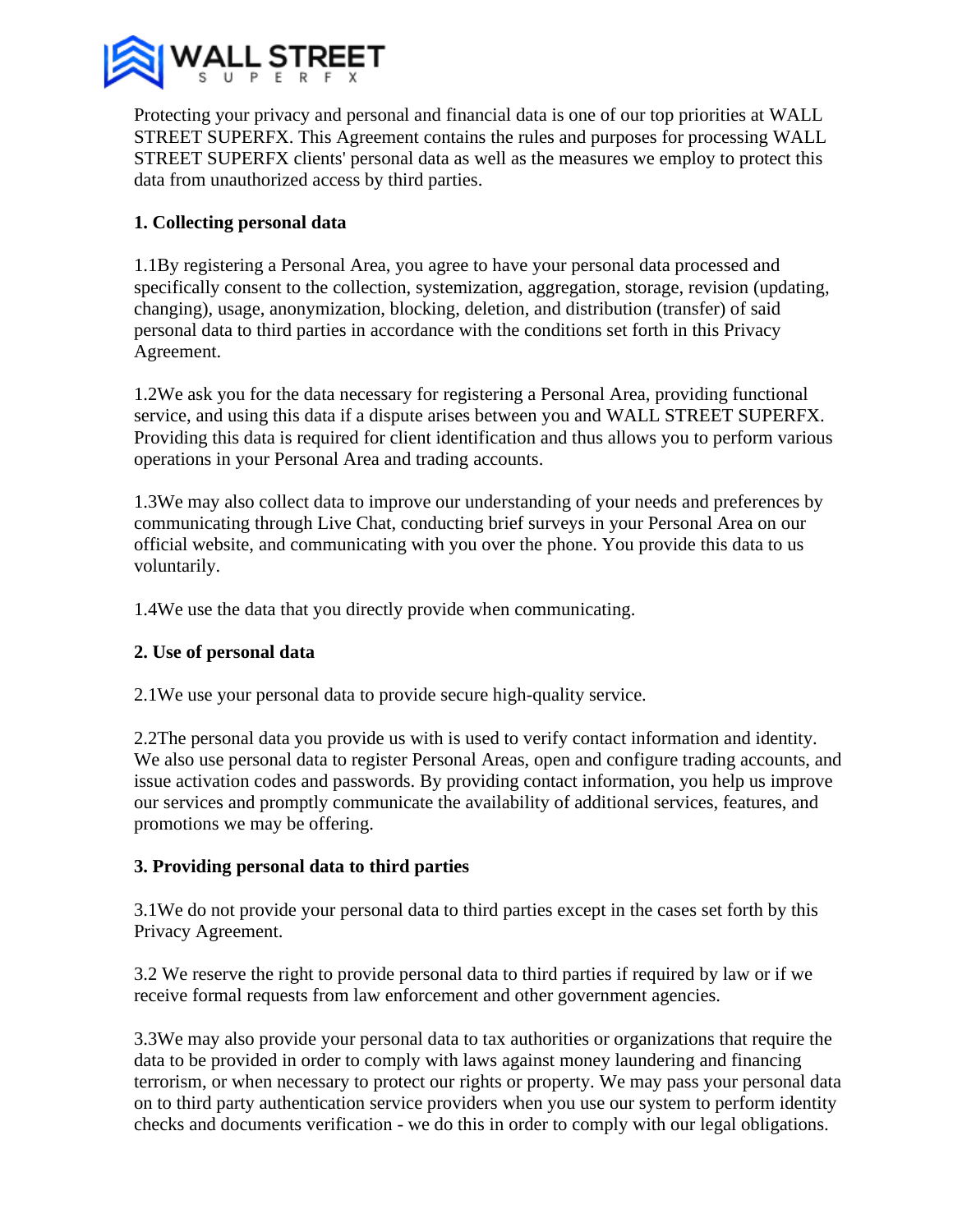

When transferring your information to third parties, we maintain the confidentiality and security of the information being transferred.

3.4In order to give you comprehensive, state-of-the-art high-quality service, we may exchange your personal data with our partners. However, the use of your personal data is limited to sharing your account number with one of our partners at their request.

3.5At your request, we can provide information about the services that our partners provide for us.

# **4. Limit on liability**

4.1This Privacy Agreement is valid only for our website and does not cover other websites, including but not limited to websites that you go to using links on our website. We recommend that you review the privacy policy of each website whose use involves transferring personal data.

#### **5. Use of cookies**

5.1We use cookies to ensure that our website works effectively and to support your trading activities. Cookies are small text files sent from our web server to your computer. Our cookies do not contain any personal data, account numbers, or passwords.

5.2We may enlist outside organizations to help us manage the website and collect and analyze statistical data. These outside organizations may install and use their own cookies on our behalf.

#### **6. Commencement and amendment of the Privacy Agreement**

6.1By registering a Personal Area, you agree to and accept all of the provisions set forth in the Privacy Agreement. Communication between you and WALL STREET SUPERFX begins as soon as we send you an email confirming your registration on our website. We may also send you information about changes and new services via email or receive emails with your questions and suggestions. This information is not confidential.

6.2By accepting the conditions of this Privacy Agreement, you agree to allow us to use the information we receive from you via email, including various ideas, methods, marketing designs, and know-how, without incurring any additional obligations. Your personally identifiable data is an exception.

6.3We may review, store, and delete correspondence from you at our discretion.

6.4We may analyze your internal messages in order to evaluate the quality of our services.

6.5Occasionally, we may update the Privacy Agreement and immediately post the new version to our website. We recommend that you periodically read this Agreement in order to always have the latest information concerning how your personal data is processed.